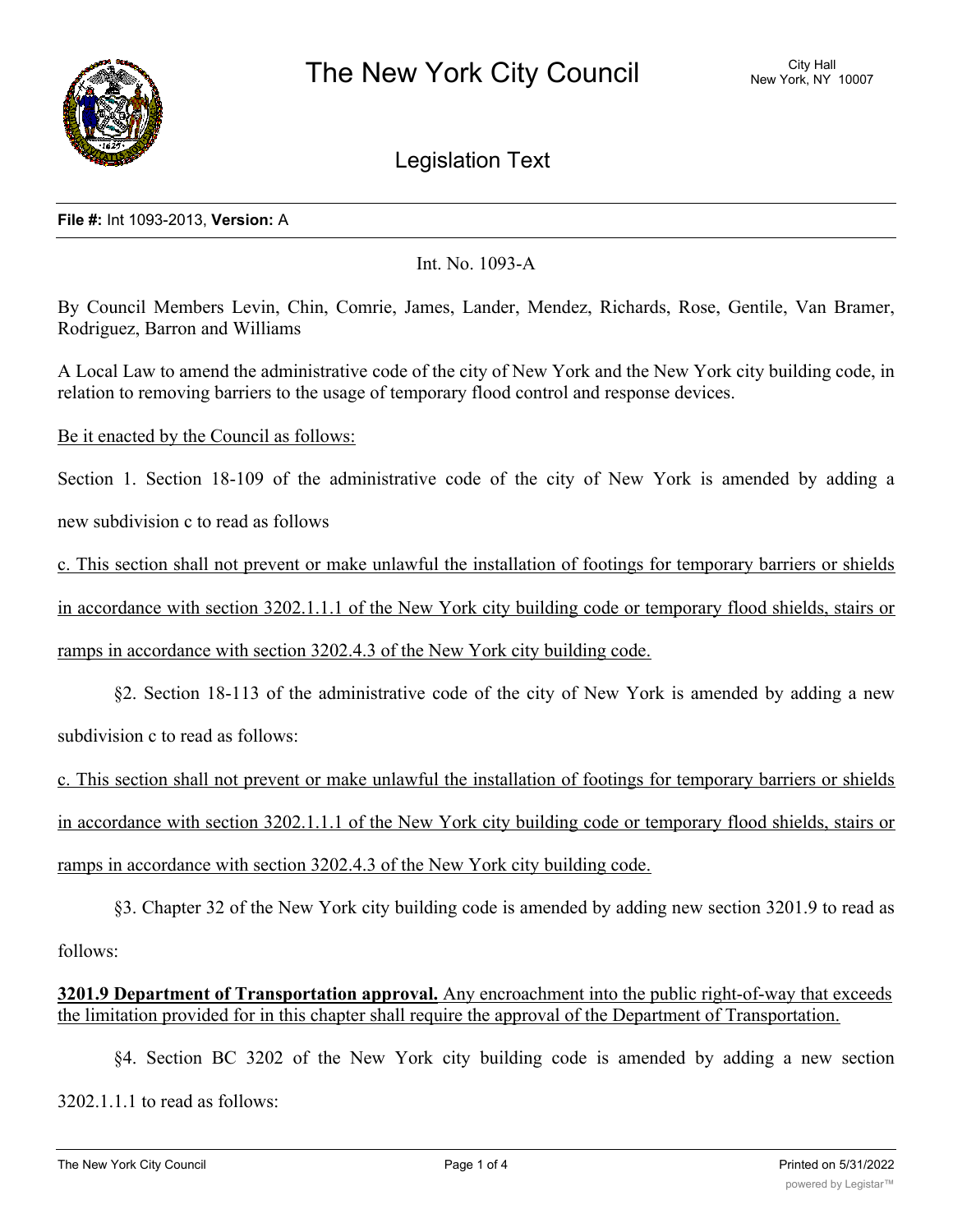**3202.1.1.1 Footings for temporary barriers or shields in areas of special flood hazard or shaded X-Zones.** In areas of special flood hazard or shaded X-Zones, continuous footings for the support and attachment of temporary, removable dry floodproofing barriers or shields may be constructed to project beyond the street line not more than 12 inches (305 mm) both at grade and below grade.

§5. Section BC 3202 of the New York city building code is amended by adding new section 3202.2.2.3

to read as follows:

**3202.2.2.3 Flood shield supports.** In areas of special flood hazard or shaded X-Zones, permanent attachments to building facades necessary for the support and attachment of temporary, removable dry floodproofing barriers or shields may be constructed to project beyond the street line for a distance of not more than 6 inches (152 mm).

§6. Section 3202.4 of the New York city building code, as added by local law number 33 for the year

2007, is amended to read as follows:

**3202.4 Temporary encroachments.** Encroachments of temporary nature shall comply with Sections 3202.4.1 [and 3202.4.2] through 3202.4.3.

**3202.4.1 Sidewalk cafés.** Enclosures for sidewalk cafés, where permitted by the Commissioner of the Department of Consumer Affairs pursuant to applicable law and constructed in compliance with Section 3110, may be constructed beyond the street line.

**3202.4.2 Storm enclosures.** Storm enclosures projecting not more than 18 inches (457 mm) beyond the street line may be permitted during the period between November 15 and the following April 15. Such enclosures shall be removed at the end of this period. Construction of storm enclosures must comply with the requirements of this code including the fire resistance rating of the building to which it is appurtenant and Chapter 11 of this code.

**3202.4.3 Temporary flood shields, stairs and ramps in areas of special flood hazard and shaded X-Zones.** In areas of special flood hazard and shaded X-Zones, temporary flood shields, stairs and ramps shall comply with Sections G308.6 and G308.7 of Appendix G of the *New York City Building Code* and shall be permitted in accordance with plans approved by the department subject to the following conditions:

1. Such flood shields, stairs and ramps shall project no more than one foot (305 mm) beyond the street line;

2. Such flood shields, stairs and ramps shall be removed in a timely manner after a flood event.

§7. Appendix G of the New York city building code is amended by adding new sections G308.6 and

G308.7 to read as follows:

**G308.6 Temporary flood shields.** Temporary flood shields shall be permitted in accordance with Section 6.2.3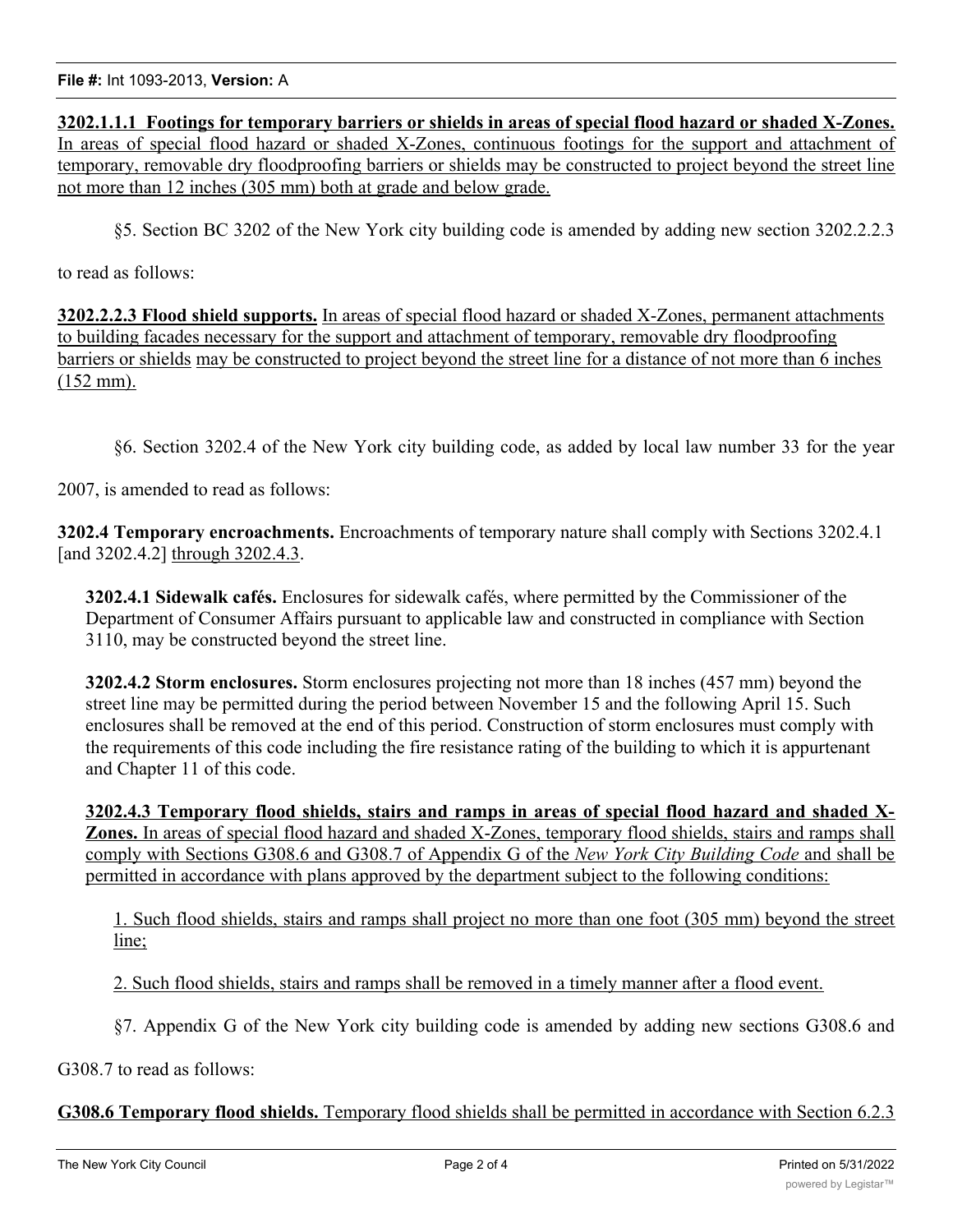## of ASCE 24.

**G308.7 Temporary stairs and ramps.** Temporary stairs and ramps shall comply with the requirements of Sections G308.7.1 and G308.7.2.

**G308.7.1 Evacuated buildings.** Temporary stairs and ramps shall be permitted to provide elevated ingress and egress in compliance with Item 3 of Section 6.2.2 of ASCE 24 for buildings or portions of buildings that are planned to be evacuated during design flood conditions, except for maintenance and emergency personnel, provided that such temporary stairs and ramps shall not be permitted to serve as a required means of egress for a dwelling unit or for any area described in Item 2.2.1 of Section G304.1.2 required to be located at or above the design flood elevation.

**G308.7.2 Existing buildings.** Temporary stairs and ramps for an existing building or portions thereof shall be permitted to provide elevated ingress and egress in compliance with Item 3 of Section 6.2.2 of ASCE 24, including as a required means of egress for dwelling units or for areas described in Item 2.2.1 of Section G304.1.2 required to be located at or above the design flood elevation, where such temporary stairs and ramps comply with Sections 1009 and 1010.

§8. Section G501.1 of the New York city building code, as added by local law number 33 for the year

2007, is amended by adding a modification to subsection 6.2.3 of ASCE 24 to read as follows:

**Section 6.2.3.** Section 6.2.3 (Limits on Human Intervention) is amended to read as follows:

Section 6.2.3 Limits on Human Intervention. Dry floodproofing measures that require human intervention to activate or implement prior to or during a flood, including temporary stairs or ramps, shall be permitted only when all of the following conditions are satisfied:

1. The flood warning time (alerting potential flood victims of pending flood situation) shall be a minimum of 12 hours, unless the community operates a flood warning system and implements an emergency plan to ensure safe evacuation of flood hazard areas, in which case human intervention is allowed only if the community can provide a minimum flood warning time equal to or longer than the cumulative:

(a) time to notify person(s) responsible for installation of floodproofing measures, plus

(b) time for responsible persons to travel to structure to be floodproofed, plus

(c) time to install, activate, or implement floodproofing measures, plus

(d) time to evacuate all occupants from the flood hazard area;

2. All removable shields or covers for openings such as windows, doors, and other openings in walls and temporary stairs or ramps shall be designed to resist flood loads specified in Section 1.6; and

3. Where removable shields or temporary stairs or ramps are to be used, a flood emergency plan shall be approved by the authority having jurisdiction and shall specify, at a minimum, the following information: storage location(s) of the shields and temporary stairs and ramps; the method of installation